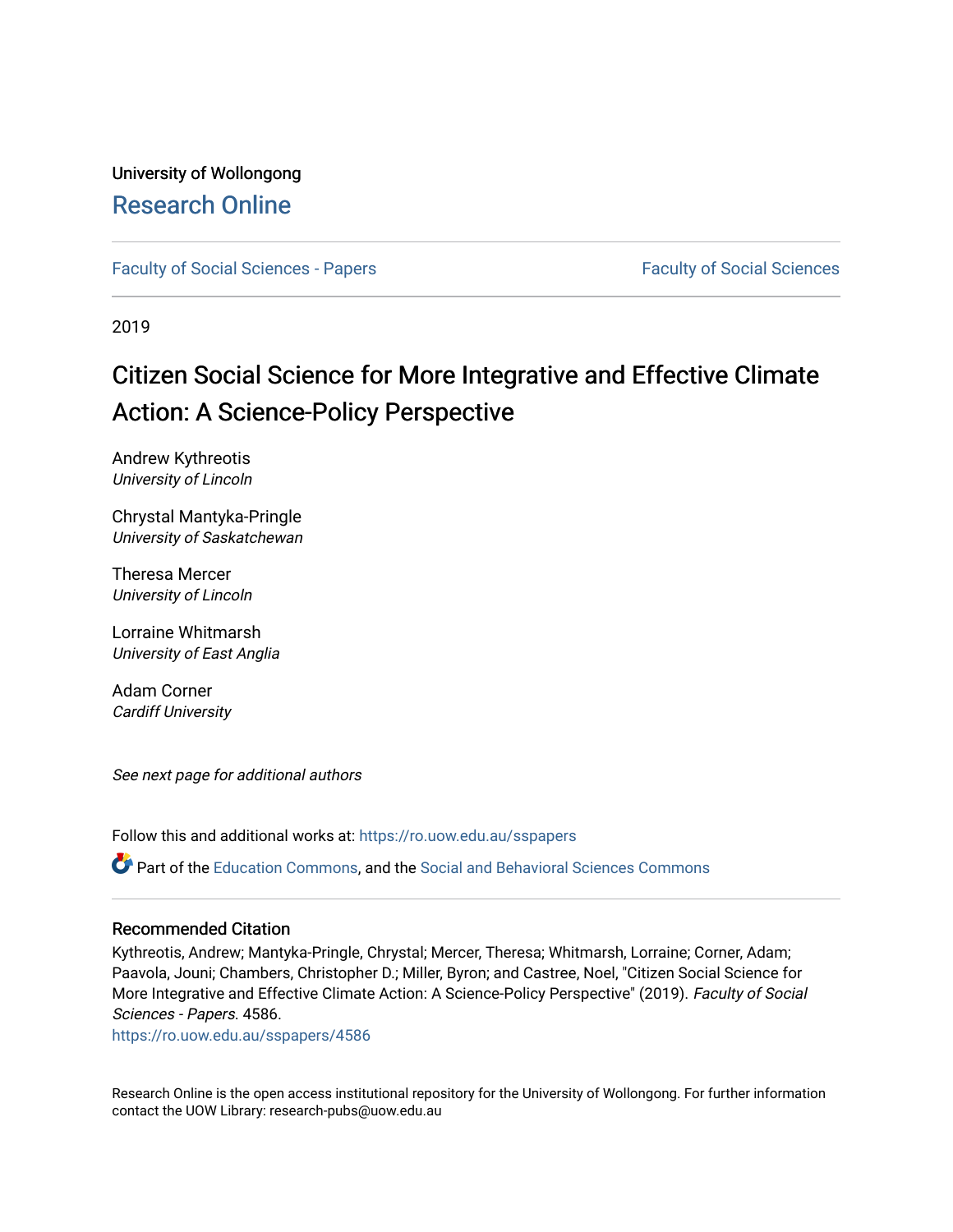# Citizen Social Science for More Integrative and Effective Climate Action: A Science-Policy Perspective

# **Abstract**

Governments are struggling to limit global temperatures below the 2°C Paris target with existing climate change policy approaches. This is because conventional climate policies have been predominantly (inter)nationally top-down, which limits citizen agency in driving policy change and influencing citizen behavior. Here we propose elevating Citizen Social Science (CSS) to a new level across governments as an advanced collaborative approach of accelerating climate action and policies that moves beyond conventional citizen science and participatory approaches. Moving beyond the traditional science-policy model of the democratization of science in enabling more inclusive climate policy change, we present examples of how CSS can potentially transform citizen behavior and enable citizens to become key agents in driving climate policy change. We also discuss the barriers that could impede the implementation of CSS and offer solutions to these. In doing this, we articulate the implications of increased citizen action through CSS in moving forward the broader normative and political program of transdisciplinary and co-productive climate change research and policy.

# Keywords

science, perspective, more, effective, integrative, citizen, climate, action:, social, science-policy

#### **Disciplines**

Education | Social and Behavioral Sciences

#### Publication Details

Kythreotis, A. P., Mantyka-Pringle, C., Mercer, T. G., Whitmarsh, L. E., Corner, A., Paavola, J., Chambers, C., Miller, B. A. & Castree, N. (2019). Citizen Social Science for More Integrative and Effective Climate Action: A Science-Policy Perspective. Frontiers in Environmental Science, 7 (10), 1-10.

# Authors

Andrew Kythreotis, Chrystal Mantyka-Pringle, Theresa Mercer, Lorraine Whitmarsh, Adam Corner, Jouni Paavola, Christopher D. Chambers, Byron Miller, and Noel Castree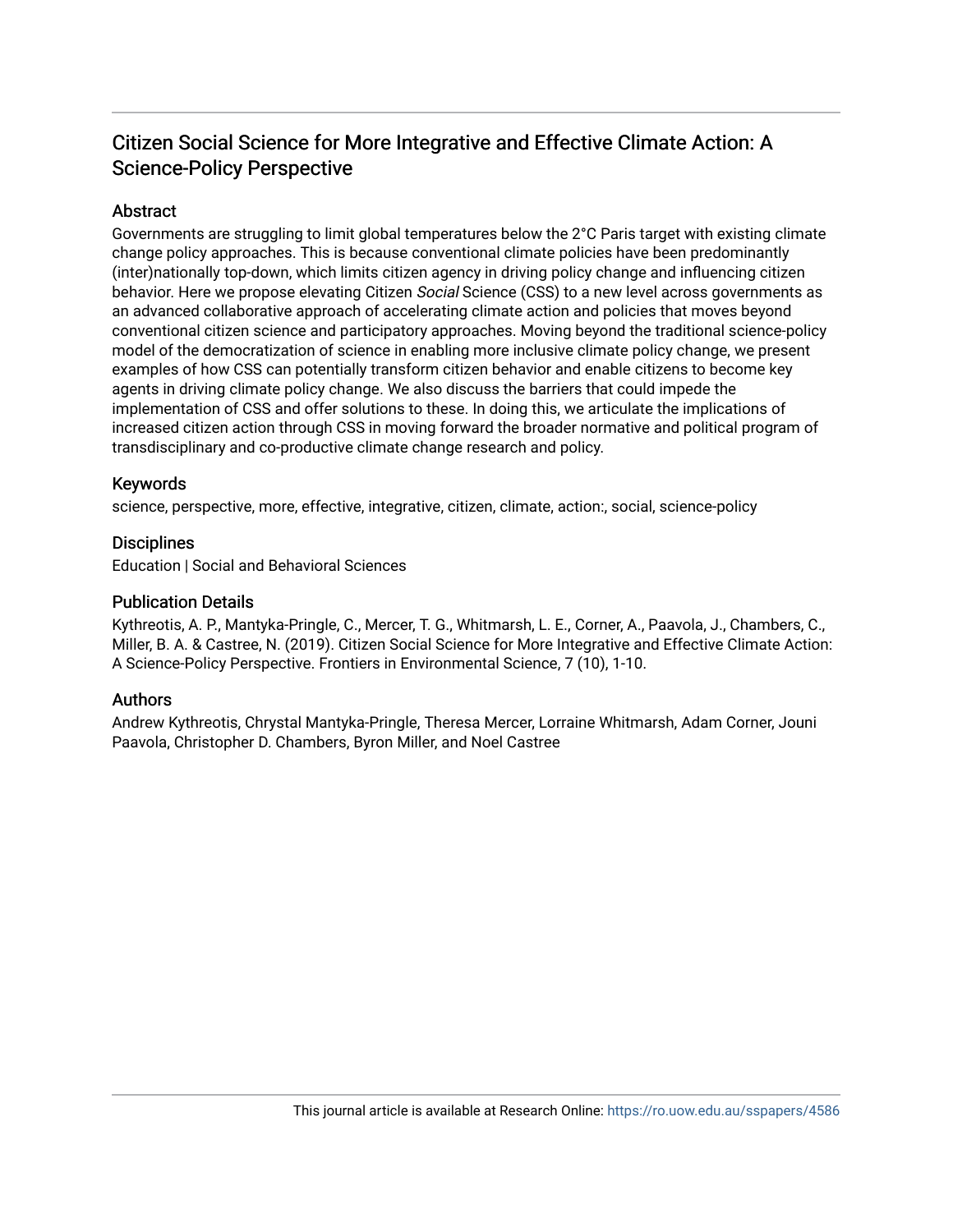



# Citizen Social Science for More Integrative and Effective Climate [Action: A Science-Policy Perspective](https://www.frontiersin.org/articles/10.3389/fenvs.2019.00010/full)

[Andrew P. Kythreotis](http://loop.frontiersin.org/people/244227/overview) 1,2,3\*, Chrystal Mantyka-Pringle <sup>4,5</sup>, [Theresa G. Mercer](http://loop.frontiersin.org/people/614841/overview) <sup>1</sup>, [Lorraine E. Whitmarsh](http://loop.frontiersin.org/people/492670/overview)<sup>2,3</sup>, [Adam Corner](http://loop.frontiersin.org/people/676236/overview)<sup>3,6</sup>, [Jouni Paavola](http://loop.frontiersin.org/people/671901/overview)<sup>7</sup>, [Chris Chambers](http://loop.frontiersin.org/people/51758/overview)<sup>3</sup>, [Byron A. Miller](http://loop.frontiersin.org/people/623572/overview)<sup>8</sup> and [Noel Castree](http://loop.frontiersin.org/people/676237/overview)<sup>9,10</sup>

<sup>1</sup> School of Geography, University of Lincoln, Lincoln, United Kingdom, <sup>2</sup> Tyndall Centre for Climate Change Research, University of East Anglia, Norwich, United Kingdom, <sup>3</sup> School of Psychology, Cardiff University, Cardiff, United Kingdom, <sup>4</sup> School of Environment and Sustainability, University of Saskatchewan, Saskatoon, SK, Canada, <sup>5</sup> Wildlife Conservation Society, Toronto, ON, Canada, <sup>6</sup> Climate Outreach, Oxford, United Kingdom, <sup>7</sup> School of Earth and Environment, University of Leeds, Leeds, United Kingdom, <sup>8</sup> Department of Geography, University of Calgary, Calgary, AB, Canada, <sup>9</sup> School of Environment, Education and Development, University of Manchester, Manchester, United Kingdom, <sup>10</sup> School of Geography and Sustainable Communities, University of Wollongong, Wollongong, NSW, Australia

#### **OPEN ACCESS**

Edited by: Fátima Alves, Universidade Aberta, Portugal

#### Reviewed by:

Rita Campos, Universidade de Coimbra, Portugal Christos Dimitrios Arvanitidis, Hellenic Centre for Marine Research (HCMR), Greece

> \*Correspondence: Andrew P. Kythreotis [AKythreotis@lincoln.ac.uk](mailto:AKythreotis@lincoln.ac.uk)

#### Specialty section:

This article was submitted to Interdisciplinary Climate Studies, a section of the journal Frontiers in Environmental Science

> Received: 18 October 2018 Accepted: 16 January 2019 Published: 05 February 2019

#### Citation:

Kythreotis AP, Mantyka-Pringle C, Mercer TG, Whitmarsh LE, Corner A, Paavola J, Chambers C, Miller BA and Castree N (2019) Citizen Social Science for More Integrative and Effective Climate Action: A Science-Policy Perspective. Front. Environ. Sci. 7:10. doi: [10.3389/fenvs.2019.00010](https://doi.org/10.3389/fenvs.2019.00010)

Governments are struggling to limit global temperatures below the 2◦C Paris target with existing climate change policy approaches. This is because conventional climate policies have been predominantly (inter)nationally top-down, which limits citizen agency in driving policy change and influencing citizen behavior. Here we propose elevating Citizen Social Science (CSS) to a new level across governments as an advanced collaborative approach of accelerating climate action and policies that moves beyond conventional citizen science and participatory approaches. Moving beyond the traditional science-policy model of the democratization of science in enabling more inclusive climate policy change, we present examples of how CSS can potentially transform citizen behavior and enable citizens to become key agents in driving climate policy change. We also discuss the barriers that could impede the implementation of CSS and offer solutions to these. In doing this, we articulate the implications of increased citizen action through CSS in moving forward the broader normative and political program of transdisciplinary and co-productive climate change research and policy.

Keywords: Citizen Social Science, climate policy and governance, science-policy, citizen agency and behavior, co-production and co-learning

# INTRODUCTION

This paper examines why current forms of climate policy are not working and offers some suggestions as to how to further increase citizen engagement in science and policy decisions at different scales of governance that move beyond tokenistic forms of citizen participation. We offer a framework for what we call "citizen social science" (CSS), highlighting the various social, political and institutional barriers that prevent greater citizen participation in climate science and policy decisions. We then present some suggestions as to how CSS can potentially be used to overcome these barriers to enable citizens to contribute more effectively and directly to ambitious formal climate policy goals.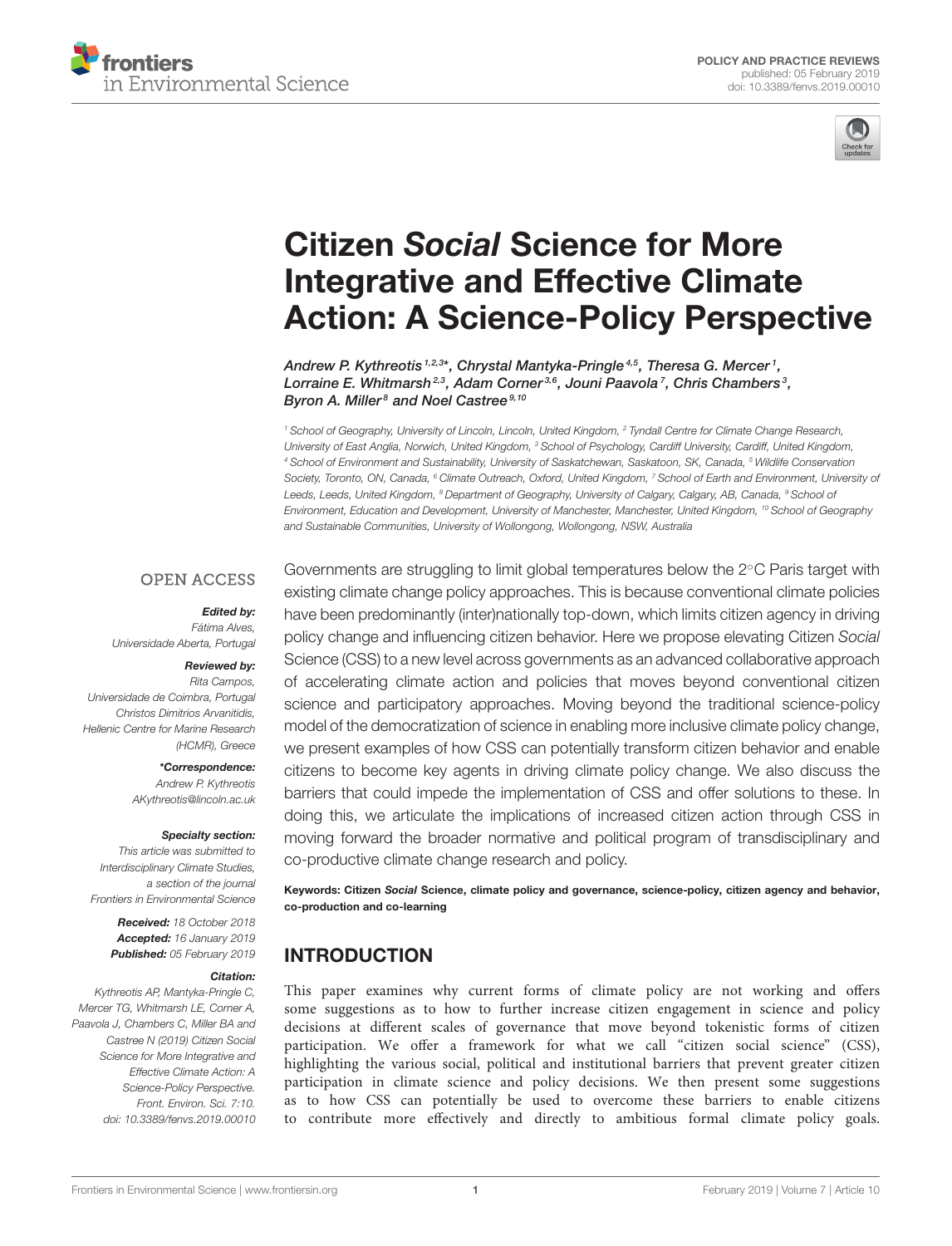# CITIZEN PARTICIPATORY ISSUES WITH CURRENT FORMS OF CLIMATE POLICY-MAKING

National governments make top-down climate policy decisions that often involve little input from lay citizens. Consequently, when it is time for a policy to be implemented there can be public resistance to it or lack of uptake. The challenge, therefore, is not only to make climate policy more robust, but to also further democratize citizen involvement in policy formulation to increase uptake. There have been repeated calls for increased citizen engagement, understanding individual behavior, and greater channels of communication between different stakeholders in both scientific and policy discourses related to climate change that move beyond mere public acceptance of the physical evidence of climate change (Lassen et al., [2011;](#page-10-0) [Beniston, 2013;](#page-9-0) [Schweizer et al., 2013;](#page-11-0) [Swart et al.,](#page-11-1) [2014;](#page-11-1) [Sörqvist, 2016;](#page-11-2) [Carvalho et al., 2017;](#page-9-1) [Sprain and Reinig,](#page-11-3) [2018\)](#page-11-3). It is never more imperative that the forms and structures of citizen engagement in climate science and policy decisions remain central to climate action given that the Paris Agreement will afford non-state actors (e.g., private and third sector groups) more influence in formal policy implementation [\(Van Asselt,](#page-11-4) [2016;](#page-11-4) [Kuyper et al., 2018\)](#page-10-1). The latest Intergovernmental Panel on Climate Change (IPCC) Special Report (Global Warming of [1](#page-3-0).5℃ an IPCC special report on the impacts of global warming<sup>1</sup> of, 3) has emphasized how the "strengthening of capacities for climate action of national and sub-national authorities, civil society, the private sector, Indigenous peoples and local communities" is key to achieving ambitious climate policy goals that will limit warming below 1.5◦C by 2100. But citizens and institutions must act together, now.

However, democratically legitimizing increased citizen engagement within current institutional structures is complex given how such structures demarcate lay citizens from scientific experts and/or government [\(Miller and Rose, 2017\)](#page-11-5). Even polycentric climate governance systems that are supposed to incorporate private and third sector groups into policy decisions suffer from orchestration from particular government (state) actors, resulting in systematic governance experimentation and learning being stifled [\(Abbott, 2017\)](#page-9-2). Furthermore, communication practices often exist between citizens, scientific experts and/or government that constrain increased citizen engagement in climate change policy formulation and implementation [\(Carvalho et al., 2017\)](#page-9-1). Hence, the governance crisis of the sustainability paradigm continues [\(Peters, 2017\)](#page-11-6), where states continue to dominate the international political discourse of climate change through particular modes of governmentality and sovereignty [\(Kythreotis, 2012;](#page-10-2) Bäckstrand and Lövbrand, [2016\)](#page-9-3), ostracizing citizens within the climate policy process and thus delimiting greater citizen participation in helping achieving ambitious climate policy goals made by formal policy actors like the state.

Increased lay citizen participation in climate science and policy decisions can limit the influence of institutional expertise in democratic spaces that often do not speak for the majority of citizens [\(Sprain and Reinig, 2018\)](#page-11-3). Given the limitations in citizen science translating to effective climate action (Groulx et al., [2017\)](#page-10-3), we argue that increased public engagement in the "politics of science" [\(Jasanoff, 2003\)](#page-10-4) and what we call the "politics of policy" (how policy is politicized by governments) can help protect against public misinformation on climate change, prevent particular forms of epistemic expertise dominating climate science-policy decisions, producing more transparently public-engaged climate politics and policy. In this sense, citizens can become active agents of policy change through their actions, rather than being just part of a wider normative political participatory process dominated by state policy discourses that have predominantly politicized climate science and policy [\(Lövbrand et al., 2015;](#page-11-7) [Bäckstrand and Lövbrand, 2016\)](#page-9-3).

The Paris Agreement aims for an ambitious and transformational era of international climate change policy [\(Kinley, 2017\)](#page-10-5). However, limiting global temperatures to below 2 ◦C by 2100 is governed by techno-managerial language and policy responses to fossil fuel derived energy production (Hoffert et al., [2002;](#page-10-6) [Hoffmann, 2011\)](#page-10-7) rather than identifying lay peoples' concerns, values and goals for their communities. Framing the climate problem in this more personal way can promote more transformational engagement and ownership in climate decision-making [\(Nisbet, 2009;](#page-11-8) [Leach et al., 2010\)](#page-11-9), especially given that some research has shown how non-specialists find it difficult to understand how physical climate risks can impact their lives [\(Pidgeon and Fischhoff, 2011\)](#page-11-10). Failure to consider citizens' concerns undermines the legitimacy of formal climate policy decisions, limiting the ability of citizens to play a more influential role in instigating policy change through citizen action. Interdisciplinary co-produced research is needed between citizens, scientists and policymakers to span knowledge and spatial boundaries through wider citizen engagement and to produce research that speaks to its end users [\(Lemos et al., 2012;](#page-11-11) [Kirchhoff et al., 2013;](#page-10-8) [Turnhout et al., 2016;](#page-11-12) [Editorial, 2018;](#page-10-9) [Howarth et al., 2018\)](#page-10-10). Yet, co-production has multiple meanings [\(Bremer and Meisch, 2017\)](#page-9-4). However, for citizens to have more influential participation, they need to understand how the current science-policy process works with respect to the roles of research and policy actors. This could enable pro-environmental decisions, behavior and actions that complement the sciencepolicy process. With support from other state and non-state institutions, we argue that citizens can become transformative agents of social and policy change with respect to climate change through CSS.

New citizen-centered solutions are needed in climate politics for triggering deliberate social transformations and for providing a deeper inquiry into the structures and processes within society and science [\(O'Brien, 2012\)](#page-11-13). Such solutions should be based upon social assemblages [\(Gillard et al., 2016\)](#page-10-11) and citizen agency [\(Dodman and Mitlin, 2013\)](#page-10-12), rather than overreliance on governments to catalyze transformational change. The withdrawal of the Trump administration from the Paris Agreement in June 2017 has demonstrated how individual

<span id="page-3-0"></span><sup>1</sup>Available at: [https://www.ipcc.ch/pdf/special-reports/sr15/](https://www.ipcc.ch/pdf/special-reports/sr15/sr15_headline_statements.pdf) [sr15\\_headline\\_statements.pdf](https://www.ipcc.ch/pdf/special-reports/sr15/sr15_headline_statements.pdf) (Accessed Oct 16, 2018).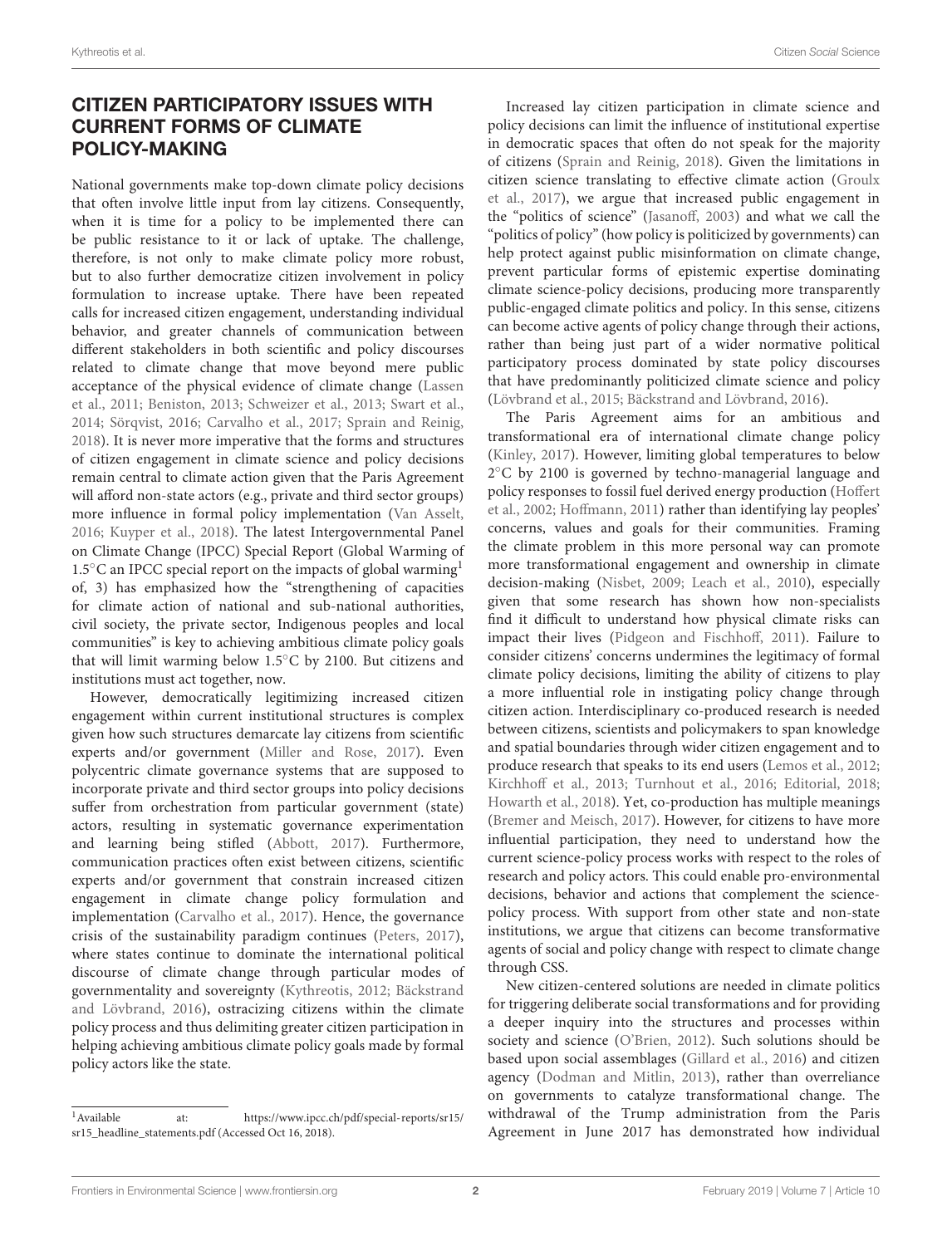nation states still hold the balance of power in determining policy outcomes for climate change [\(Kythreotis, 2015\)](#page-10-13). Societal transformations can be addressed to some extent by "polycentric" governance where non-state actors support global policy-making by working across policy scales to redress the limitations of single scale (e.g., solely national) policies. However, national and international climate politics continues to play a dominant role in the polycentric governance systems and research has only just begun to distinguish between different types of climate governance, rather than assessing their effectiveness in complementing or replacing top-down, government dominated policy-making [\(Jordan et al., 2015\)](#page-10-14). This all points to a need for increased citizen engagement to act as a further check and balance to formal climate policy decisions that are made in particular spaces dominated by epistemic actors like the state, scientists or even the market (e.g., fossil fuel companies). This certainly will produce a more reflexive "knowledge politics" on climate change that can help circumvent uneven spaces of climate decision-making [\(Mahony and Hulme, 2018\)](#page-11-14).

# ELEVATING CITIZEN ENGAGEMENT

Whilst there is some evidence of successful government- and market-led policy transitions toward cleaner energy and lower emissions (e.g., [Obama, 2017\)](#page-11-15), many citizens are left out of this process highlighting an urgent need to engage citizens more closely with framing the climate and energy debate, in addition to concentrating on private sector transitions through market forces that then shape government policy. Rather than thinking about possible economically sympathetic policy solutions for climate change originating from governments, policy-makers and/or even the market, the citizen has to take a more active social role in driving policy change and implementation for both mitigation (e.g., energy use) and adaptation (coping with climate impacts). However, doing this successfully requires greater interaction between climate researchers and citizens. This involves developing ways in which the everyday citizen can understand the way in which climate policy is constructed within and by governments through the traditional science-policy model where truth (e.g., science) speaks to power (e.g., policy choice) [\(Jasanoff and Wynne, 1998\)](#page-10-15). Enlightening the citizen to how climate research is conducted (and why) firstly gives them an ideal platform from which to react to and then drive new government policies that could meet the speed of transitional change needed to limit global temperatures and avoid dangerous climate impacts. For example, research on climate adaptation has shown the importance of joint-problem framing and knowledge production, especially in contexts where scientific knowledge whether social, economic, political or environmental—is limited or scarce [\(Swart et al., 2014;](#page-11-1) [Huggel et al., 2015\)](#page-10-16).

Although increased citizen engagement with climate research is not a full alternative to top-down political agreements or technological change, it can certainly catalyze the speed and ambition of the technological, social, political and economic changes required to meet collective climate commitments regarding mitigation and adaptation. Policy-makers and scientists have a duty to create local spaces where citizens can more fully participate further in related climate decision-making processes as a form of power brokerage [\(Pielke, 2007;](#page-11-16) Howarth et al., [2018\)](#page-10-10). Yet, communicating climate research and policy to the general public has many challenges [\(Hollin and Pearce, 2015;](#page-10-17) [Bernauer and McGrath, 2016\)](#page-9-5). It is possible to perceive climate information without any values affecting it (i.e., bias is always there) [\(Corner et al., 2012\)](#page-9-6). Greater citizen involvement in climate decisions within the more science-policy process could help ameliorate climate misinformation dominating political discourses on climate change. Recent research has shown how key scientific experts have a central role in utilizing knowledge networks within the formal science-policy process to catalyze climate adaptation action [\(Kettle et al., 2017\)](#page-10-18), so by making their role more open to the everyday citizen, climate scientists (experts) can augment greater co-production practices between citizens, scientists and government policy-makers.

More integrative and effective climate action and policy can come about when citizens and the public are fully cognizant of the implications of their actions and behavior toward their (local) environment when presented with how both the science on climate change is generated by experts and used by policy-makers. This reduces miscommunication and confusion of climate science and creates the conditions where the relationship between citizen behavior, science and polices are fully transparent. This could trigger an inclination of citizens, scientists and policy-makers to want to foster integrative change rather than the current often benign, top-down and apolitical reactions to climate policy change as merely a government/state responsibility. Citizens can then act as political agents of change by increasing pressure on their elected representatives to help enable such policy change at higher state levels, rather than citizens just being used by policy-makers through tokenistic consultation [\(Carvalho et al., 2016\)](#page-9-7).

# CITIZEN SOCIAL SCIENCE: MOVING BEYOND CITIZEN SCIENCE

Citizen Science (CS) as a methodological tool for understanding large scale processes has burgeoned, arguably as a reaction to the use of particular forms of epistemic expertise that have traditionally and unilaterally contributed to policy decisions [\(Haas, 1992\)](#page-10-19), rather than consideration of more diverse, but contextual knowledges and forms of social knowing [\(Irwin,](#page-10-20) [1995\)](#page-10-20). Citizens can be utilized to obtain larger datasets that enable researchers to assist policy-making practice, democratizing expertise into more formal policy processes [\(Fischer, 1993\)](#page-10-21). To December 2018 there are 57 active and searchable CS projects related to climate change that are listed on the Scistarter website [\(Scistarter, 2018\)](#page-11-17). All of these projects involve citizens observing and collecting data, rather than formulating the CS research methods, analyzing and interpreting the data as a means to instigate climate policy action. By acting as volunteers, citizens are important for data collection to inform climate research [\(Bonney et al., 2014;](#page-9-8) [Lahoz and Schneider, 2014\)](#page-10-22) as a means to understand trends, causes, impacts, and responses to, climate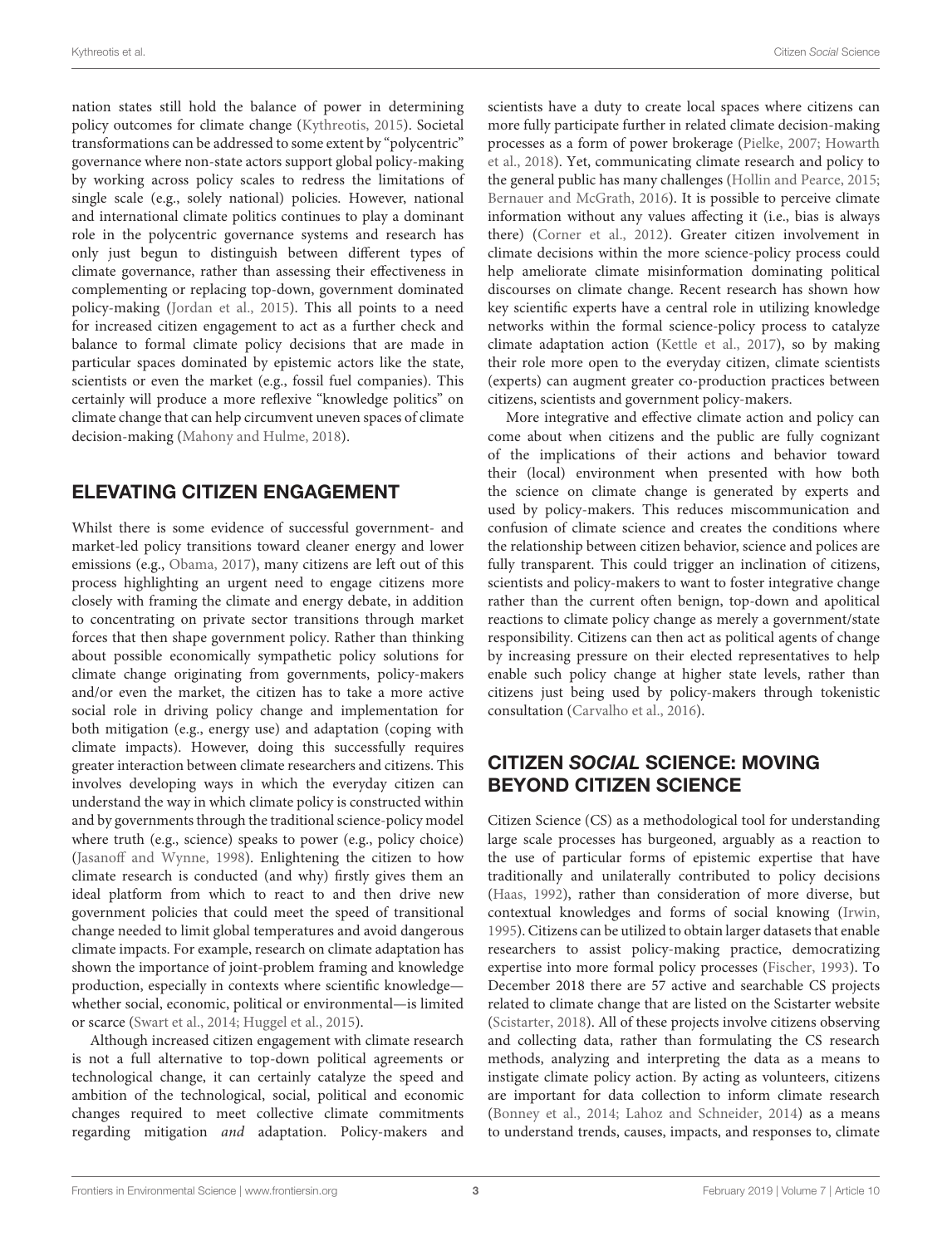change [\(Savo et al., 2016\)](#page-11-18). Climate research, however, requires complex tools, such as models, remote sensing, and ice core and soil analyses to better inform broader policy, and such skills are often beyond the capabilities of lay citizens. Broader policy actors have attempted to further engage citizens more. For example, the United Nations Framework Convention on Climate Change (UNFCCC) Secretariat through collective nations, have recognized the potential of CS and have assisted in initiating and implementing large citizen consultations on climate change [\(Bedsted et al., 2015\)](#page-9-9). However, there is also a need to engender links between local policy actors and the communities they serve, particularly with respect to climate adaptation (Vogel and Henstra, [2015\)](#page-11-19). So, a question remains whether CS could be used more effectively to further engage different citizens and communities for more tailored local climate policy beyond crowdsourcing to obtain large(r) data sets? There is evidence of governments and municipalities working better to include traditional and local knowledge into their governance systems [\(Leonard et al., 2013\)](#page-11-20) but more work is needed to further integrate citizen action and climate policy-making.

CS has also been traditionally classified into various types, the most relevant for this paper being Haklay's distinction below in **[Table 1](#page-6-0)** between: crowdsourcing (level 1), distributed intelligence (level 2), participatory science (level 3) and extreme CS (level 4) [\(Sui et al., 2013\)](#page-11-21). Haklay's distinctions show CS as a collaborative and participatory framework that enables citizens to assist in big data collection for scientific purposes. CS therefore, has many advantages for climate mitigation and adaptation practice and policy [\(Larsen and Gunnarsson-Östling, 2009;](#page-10-23) [Ford et al., 2016b\)](#page-10-24). Yet we argue for a new platform (see level 5) whereby citizens have increased influence within conventional science-policy and participatory frameworks in shaping climate policy, alongside the necessary technical (e.g., negative emissions technology) and policy (a shift from the 'green growth' paradigm) changes that are required [\(Anderson, 2015\)](#page-9-10).

Though the term "citizen social science" has been previously used in the literature [\(Purdam, 2014\)](#page-11-22), the way in which it has been explained has remained confined within the paradigm of using CS to create large data sets for policy-making. We define CSS further as representing new methodological and theoretical territory that resonates with more diverse and heterogeneous forms of social knowing, values and cultures of citizens beyond CS [\(Castree et al., 2014\)](#page-9-11). While CS uses citizens as policy passive objects for research in conducting measurements for big data sets, our proposed CSS framework makes citizens co-learners within the research process by actively enabling them to explore transformatively changing institutionalized research and policy systems. CSS embraces the principles of a "Two-Eyed Seeing" approach in an Indigenous and scientific knowledge systems context; where a co-learning journey (where citizens take a lead, often over government/policymakers, in making decisions about how best to formulate policy) is encouraged for more transdisciplinary research and to bring together different ways of knowing [\(Bartlett et al., 2012\)](#page-9-12). One way of differentiating CSS from CS is therefore to consider this "two-eyed seeing" approach that repositions citizens as central co-learners that can widen the climate science evidence-base to a more holistic understanding of perspectives for the benefit of all. Recent research has illustrated how blending scientific and traditional knowledges through citizen co-learning highlighted key environmental stressors under uncertainty [\(Mantyka-Pringle et al., 2017\)](#page-11-23). Hence, this demonstrates the difference between citizens getting involved in public engagement exercises within formal policy processes and apparatus, and citizens being catalysts and drivers of climate policy transformation. With public engagement, participants often work within pre-conceived state ideas and traditional governance structures that are institutionally entrenched in top-down power dynamics (e.g., a particular policy standpoint based on ideology) [\(Morrison et al., 2017\)](#page-11-24) designed to protect the political economy status-quo. Co-production or co-learning through CSS moves beyond conventional public engagement and makes the citizens initiate action and policy responses based on their specific forms of social knowing and values. This organic form of bottom-up collaborative knowledge-making can help to eliminate any cultural issues and insensitivities that may emerge upscale when formulating policies. It can also catalyze transformative change through the eyes of everyday citizens by allowing them to be exposed to climate policy decisions that they would not normally be involved or interested in. Therefore, CSS is underpinned by multiple disciplines and methods of co-production enabling citizens to make more context specific, transparent and explicit contribution to climate policy-making and action.

# BARRIERS AND (POTENTIAL) SOLUTIONS TO IMPLEMENTING CSS

While we argue that implementing CSS at a larger scale is key for achieving Paris climate commitments, there are a number of barriers to successfully implementing CSS effectively. The following is a suggested approach to begin dealing with such barriers. Working toward more integrative and effective climate change solutions between citizens and policy-makers involves developing a profound understanding of the complex interactions between those different actors with the physical, social, economic and political world that leads to decisional conflict and policy inertia over climate change. This requires changing the "decision environment" as a means to circumvent or at least ameliorate some of these institutionalized barriers [\(Howden et al., 2007\)](#page-10-25).

## Reframing the Climate Change Problem

Most citizens often feel disengaged and unable to influence policy, including climate change policy, or to significantly change their lifestyles to tackle climate change for a range of institutional, social and psychological reasons (Hoppner and Whitmarsh, [2010\)](#page-10-26). As a collective problem, climate change can feel overwhelming and individuals lack self-efficacy to act [\(Koletsou and Mancy, 2012\)](#page-10-27). Prevailing social norms to consume and lack of trust in governments or other people to take action also erodes motivation to act [\(Whitmarsh et al., 2010\)](#page-11-25). For many, climate change (policy) also threatens assumptions about quality of life, fairness, progress and individual freedom,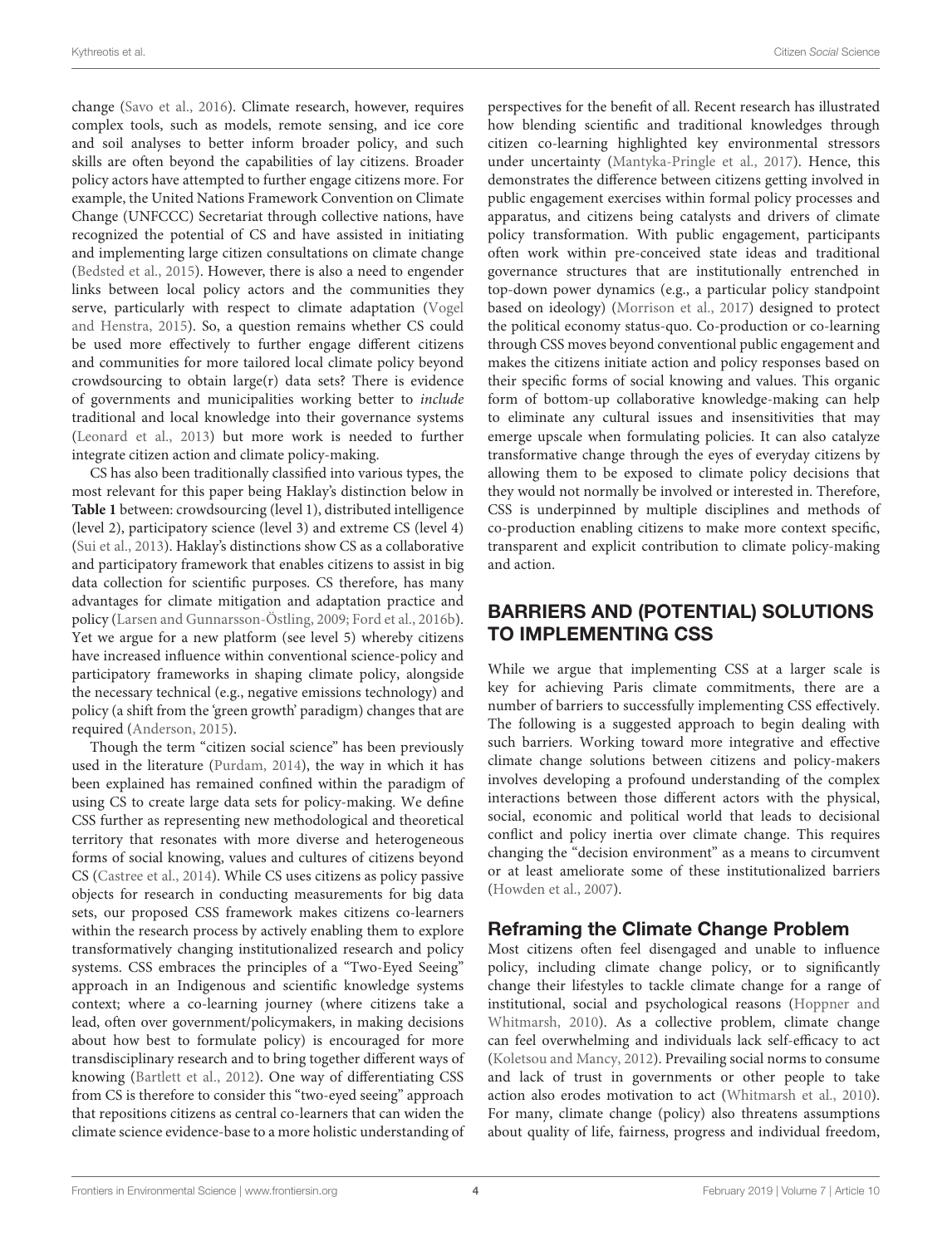| els of<br><i>ipation</i><br>els<br>ত<br>≑<br>igager<br>eas<br>citizen<br>ক্র<br>₫<br>ਨੋ |  | (Level 5) | "Citizen Social Science"   | • Citizens as key agents of research, action AND policy change at ALL levels of engagement<br>and scales of the decision-making process |
|-----------------------------------------------------------------------------------------|--|-----------|----------------------------|-----------------------------------------------------------------------------------------------------------------------------------------|
|                                                                                         |  | Level 4   | "Extreme Citizen Science"  | • Collaborative science-problem definition, data collection and analysis                                                                |
|                                                                                         |  | Level 3   | "Participatory Science"    | • Participation in problem definition and data collection                                                                               |
|                                                                                         |  | Level 2   | "Distributed Intelligence" | • Citizens as basic interpreters                                                                                                        |
|                                                                                         |  |           |                            | • Volunteered thinking                                                                                                                  |
|                                                                                         |  | Level 1   | "Crowdsourcing"            | • Citizens as sensors                                                                                                                   |
|                                                                                         |  |           |                            | • Volunteered computing                                                                                                                 |

<span id="page-6-0"></span>TABLE 1 | Levels of participation and engagement (adapted from [Sui et al., 2013\)](#page-11-21).

leading to political and ideological division in responding to the issue. However, citizen engagement in policy and behavioral change is more likely to occur if issues are framed around audience values and more local and tangible concerns; and if individuals believe their actions make a difference (Whitmarsh et al., [2010\)](#page-11-25). For example, at the individual level, giving people feedback on their energy use via energy displays can encourage energy conservation behavior [\(Darby, 2006\)](#page-9-13); while acting as an organization, community or city can give people a sense of collective efficacy to address global problems like climate change [\(Sweetman and Whitmarsh, 2016\)](#page-11-26). Framing climate change as a local issue may help engage individual citizens if they feel a sense of place attachment [\(Devine-Wright, 2013\)](#page-9-14), although this might also undermine the perceived severity of the issue (Brügger et al., [2015\)](#page-9-15). Framing climate change in terms of impacts and adaptation is less likely to threaten citizens (including those on the right-of-center) than mitigation messages, which tend to imply individual sacrifice (e.g., reducing energy use [Howell et al.,](#page-10-28) [2016;](#page-10-28) while other frames (e.g., reducing waste) and focusing on co-benefits of action (e.g., health, social cohesion) may also be more engaging across the political spectrum (Whitmarsh and Corner, [2017\)](#page-11-27).

Reframing the problem also requires a need to reconsider the role of gender and cultural equality. Climate change is more likely to adversely impact Indigenous people and women due to their increased vulnerability [\(IPCC, 2014;](#page-10-29) [Halton, 2018\)](#page-10-30). For instance, we know that climate change is having disproportionate effects on the human health of Indigenous people globally [\(Green et al.,](#page-10-31) [2009;](#page-10-31) [Ford et al., 2010\)](#page-10-32). Calls have also been made for better representation of Indigenous knowledge and Indigenous issues in IPCC assessments and other global climate policy (Mantyka-Pringle et al., [2015;](#page-11-28) [Ford et al., 2016a](#page-10-33)[,c\)](#page-10-34). There are obvious gender differences in environmental concerns and attitudes and impacts [\(McCright, 2010\)](#page-11-29), particularly in developing countries. For example, two-thirds of the female labor force dependent on agricultural work in developing countries are adversely affected by poor harvest, which leads to food, income and health security issues [\(UN WomenWatch Women, 2018\)](#page-11-30). To address the current imbalances, more cultural and gender sensitive responses are required to create the social and political conditions needed to address climate-related problems. The most obvious way to catalyze equality is by creating scientific and policy pathways that enable increased involvement of Indigenous people and women in the science-policy realm. This needs to be addressed from the local to international scale [\(Gay-Antaki and Liverman,](#page-10-35) [2018\)](#page-10-35). The values innate to CSS promotes gender and cultural equality in climate change by providing an inclusive and integrative framework by which women and Indigenous people are supported to engage with climate research, policy and taking relevant action. However, there needs to be a degree of top-down support from the science-policy realm to normalize such local gender and cultural equality in climate decisions through CSS. If scientific and policy expert communities do not reflect on gender and cultural imbalances, then how would we expect women and Indigenous citizens to take a lead on climate action in their own communities through CSS? If this two-way process is facilitated, financially supported, and mainstreamed then there would be a greater chance of women and Indigenous citizens being more empowered to transformatively act on their own behalf through CSS [\(Alston, 2014\)](#page-9-16).

Transformative responses through CSS do not assume a particular scientific approach and therefore must begin with a discussion of participants' values, based on their moral, aesthetic, experiential, spiritual knowledge concerns and aspirations rather than policy being solely foisted upon citizens in a topdown way. Yet there must be a heterogeneity of climate responses from all areas of society–governments, scientists and citizens who have been previously apathetic to climate change. This process leads to a recognition that there are communal values held by citizens that can serve as a bridge toward an overarching global climate policy goal, like the 2 ◦C Paris target. Discussions about fears and hopes for the future can provide a "lens" through which to discuss climate change research and to explore different narratives and pathways for public engagement that move beyond current techno-managerial and gender imbalanced sciencepolicy approaches.

## Conflicts of Interest

Whilst we recognize that conflicts of interest will endure between different stakeholders in making appropriate climate decisions, it is nevertheless omnipresent in the current climate sciencepolicy process. There are a number of existing groups of citizens with conflicts of interest related to climate change science. The most obvious are climate deniers and citizens that benefit from or are dependent on the fossil fuel industry for their livelihood. It is possible that these groups may choose to be involved in CSS to impose their views or advance their standpoint to reaching their political objectives such as undermining or misrepresenting the science behind climate change [\(Editorial,](#page-10-36) [2015\)](#page-10-36). In the application of CS, it has been reported that there remain limitations in CS enabling local climate actions (Groulx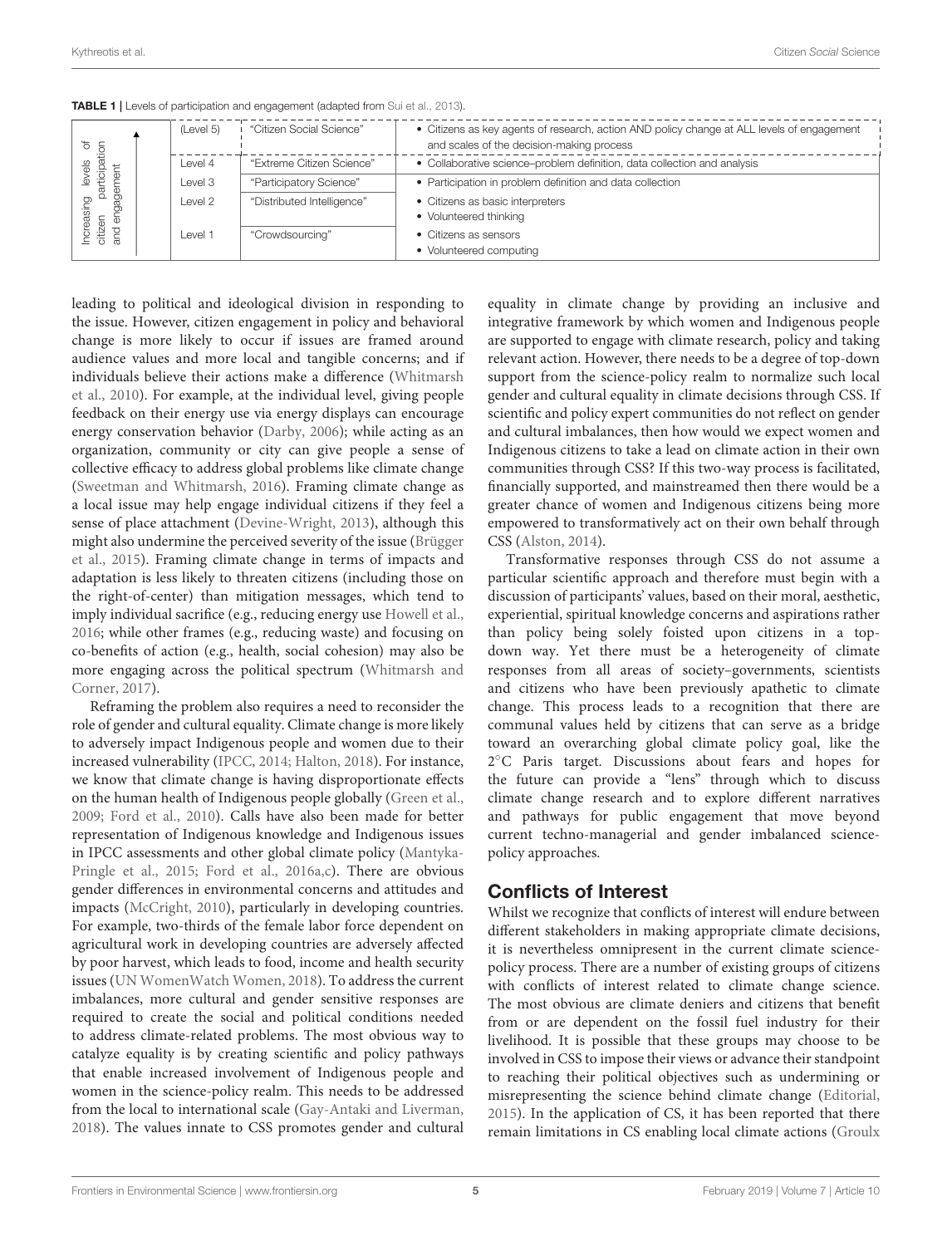et al., [2017\)](#page-10-3). These types of conflicts of interest may also be experienced in CSS and need to be taken into account or at the very least acknowledged so that the process will not be skewed in favor of one standpoint, and therefore remain representative. However, we are cognizant that any policy decisions should not be taken on the basis of the equal representation of all views (as some views are obviously extreme in ideology, anarchic and/or reject observed scientific facts) but on the basis of the scientific knowledge which solves or mitigates the real problem.

Less obvious conflicts of interest also exist in some cultural contexts (e.g., different ways of understanding and valuing the environment), inequality (e.g., class) and ethno-national diversity conflicts (e.g., land ownership conflicts with Indigenous vs. non-Indigenous groups). A potential solution is to ensure that there is a representative sample of the population in the process and citizens' backgrounds are respectfully vetted beforehand. Where there are conflicts of interest between people, the process of CSS acts as a mediation channel to bridge polarized views through a common purpose. It enables new narratives to be explored as different viewpoints are represented and considered within the co-production environment.

# CSS Cannot be Implemented as a "One Size Fits All" Knowledge Framework

We are cognizant that CSS can only work if the knowledge domain of citizens is germane to their everyday life. For example, rural farmers should not find themselves working or co-researching on urban transport issues and urban citizens should not find themselves working on agricultural issues unless they hold real knowledge in that area to enable more effective action and policy. Apart from the intimate knowledge that some citizens have with their natural surroundings (e.g., Indigenous traditional knowledge), much of modern life involves epistemic dependence on trained experts. The limits of lay knowledge (and particularly lay expertise) in matters of climate change are therefore restricted [\(Dunlap and McCright, 2015\)](#page-10-37). Low carbon housing and civil engineering projects are classic examples because the majority of citizens are users of pre-made structures they could not design without being trained in engineering science. So there is a caveat about how far CSS can extend in a "rule of experts" context. The uniqueness of the CSS framework is within the way in which infrastructure is used through our behavioral patterns, which is predicated upon how citizens make sense of different forms of knowledges to inform their actions as a means to make real transformative change. Greater government acceptance of citizen potential is needed to quell those hidden assumptions of people not mattering, or not being educated enough to make informed decisions. CSS can expose and ameliorate these hidden assumptions. This is where allying of citizens with knowledge-brokers plays a significant role. The Climate Knowledge Brokers Group (Climate Knowledge Brokers, [2017\)](#page-9-17) is an excellent example of how citizens can get further involved in understanding the causes and consequences of climatic change and to create a focal point for diverse citizen voices to be heard regarding climate change. In this sense there is a need to move beyond scientists merely having to consider the types of idealized roles they have to play in public policy and politics beyond the science-policy process [\(Pielke,](#page-11-16) [2007\)](#page-11-16). Scientists and experts have to consider what role they can play in more openly engaging with citizens as a means to help citizens determine the types of knowledge that can inform policy decisions made by government (and vice versa). This will then more democratically legitimize citizen involvement in policy-making by placing citizens at the center of new policy formulations, rather than politicizing the role of science and scientists in public policy and politics.

# Uneven Power Relationships

Making citizens more central within the science-policy process is inevitably constrained by pre-existing uneven power relationships between politicians and citizens, scientists and citizens, and scientists and politicians. These silo relationships are often defined through different vested interests, rigid funding and reporting structures, lack of communication skills among researchers and their (subconscious) beliefs about the lack of skills and critical awareness of "the masses" [\(Burgess et al., 2017\)](#page-9-18). The barriers to greater citizen involvement because of lack of voice, visibility or opportunity are often formidable and there needs to be more active integration between lay citizens, climate researchers and policy-makers. Currently, important political arenas for climate policy decisions like UNFCCC Conference of the Parties have been dominated by national governments and closed-off to the lay citizen. While lay citizens often (rightfully) demonstrate at such climate negotiations, there remains a physical and political barrier between where state-led political decisions are made and the equitable and just contribution that citizens should make to the climate change political process, as recent research on the Paris Conference of the Parties has shown [\(Weisser and Müller-Mahn, 2016\)](#page-11-31).

Uneven power relationships also exist between scientists and citizens. Scientists are constrained by how they can approach their research methodology and data collection based on rigid reporting structures of their institutions and funding bodies. Although research bodies such as Research Councils UK and the National Science Foundation (US) now require research projects to demonstrate the impact of their work to beneficiaries outside of academia [\(RCUK, 2014;](#page-11-32) [NSF, 2018\)](#page-11-33) and data/publications of their research as Open Access [\(NSF, 2015;](#page-11-34) [RCUK, 2017\)](#page-11-35), there are no specific requirements to involve citizens directly in the coproduction of research (even though we are cognizant that more theoretical science may not require co-production research with citizens). However, climate research certainly does given that the anthropogenic climate change problem can be reduced to human behavior [\(Karl and Trenberth, 2003\)](#page-10-38). Additionally, scientists' biases have been demonstrated in citizen science projects where certain data sources are favored over others (e.g., based on the background/education level of the data collectors). This suggests a belief that citizens do not possess the necessary knowledge or data collection skills to perform robust science to the standards of scientific "experts" [\(Burgess et al., 2017\)](#page-9-18).

There are also uneven power relationships between scientists and governments. Notwithstanding the systemic problem of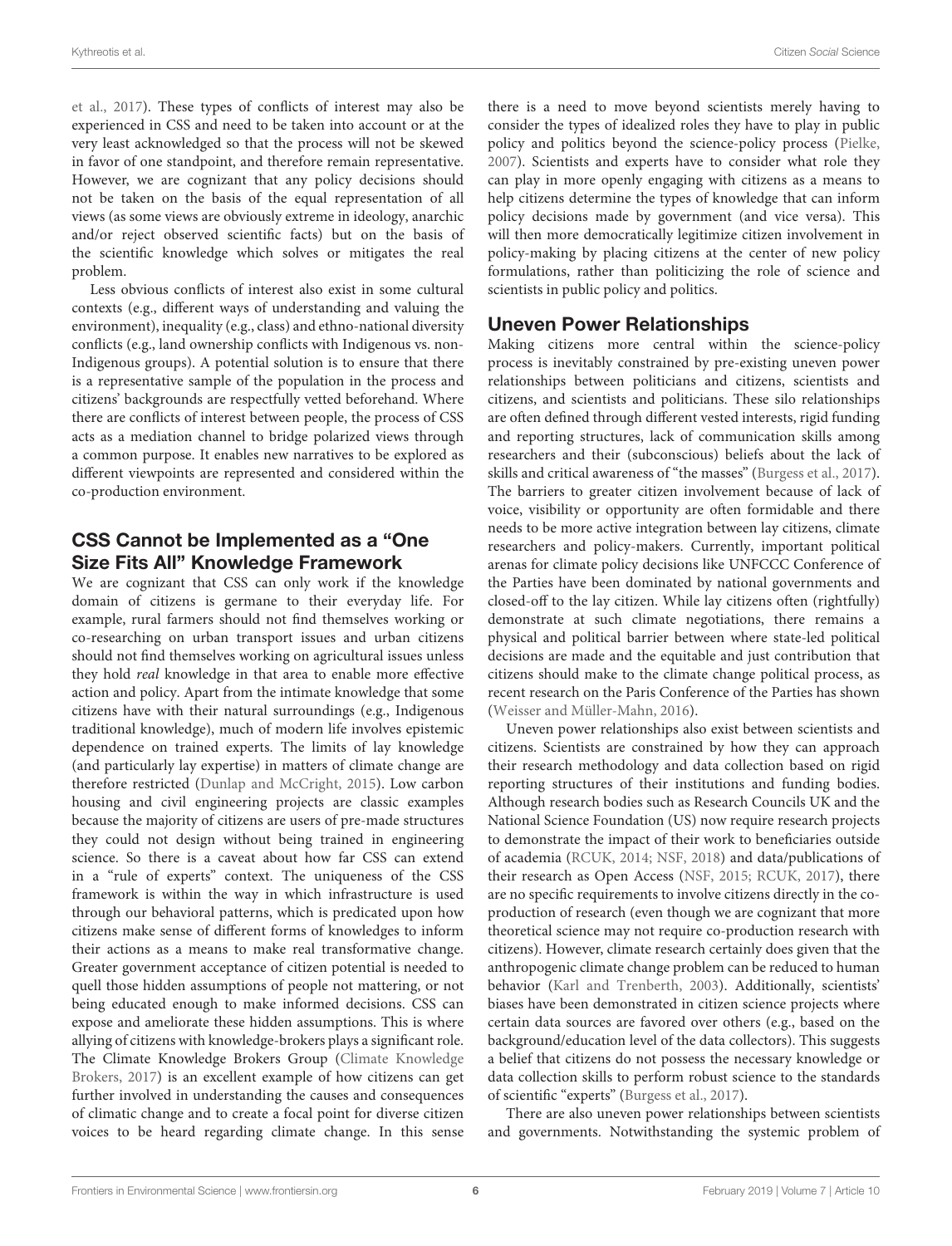not enough research professionals and academics being able to work with government regardless of discipline to engender evidence-based policy [\(Lawrence et al., 2016\)](#page-10-39), with respect to climate change research, many of the broader science-policy arenas in which scientists can contribute to climate action and/or policy-making (albeit in a policy-neutral way) like in the IPCC Assessment Reports, continues to be tainted with a "closed club" syndrome for many academics [\(Shackley, 1997;](#page-11-36) Hulme and Mahony, [2010\)](#page-10-40), a pronounced gender imbalance in IPCC membership [\(Gay-Antaki and Liverman, 2018\)](#page-10-35), and scientist contributions to Summary for Policy-makers (SPM) reports have to go through a final review of government approval of the SPM line [\(IPCC, 2015\)](#page-10-41). Equally important, certain academics continue to be ostracized in IPCC decisions and processes where the impacts of climate change are felt most (e.g., developing countries) leading to a science-policy information deficit and institutionalized epistemic communities, even though there have been attempts to make the IPCC more "user-friendly" (Petersen et al., [2015;](#page-11-37) [Corbera et al., 2016\)](#page-9-19).

More resources and institutional support are essential to help engage citizens in bottom-up processes that complement and inspire change through existing research and political institutions. CSS needs to be achieved through strategies targeted to different value systems that are not typically related to climate change like biospheric ones [\(Howell and Allen, 2017\)](#page-10-42). This will have positive economic and social spillover effects beyond environmental benefits, especially in vulnerable communities (e.g., added skills and cash incentives). Governments stand to gain from increased citizen engagement in research in times of austerity [\(Dickinson et al., 2012\)](#page-10-43) and the private sector can enhance their corporate social responsibility by supporting employees in CSS projects. There is a need to move climate research toward a more collaborative role in which it is co-produced by citizens, industry, decision-makers and scientists so that the research has stronger outreach and generates more effective policies [\(Pearce et al., 2009\)](#page-11-38). But which sectors are best placed to catalyze CSS projects? The public, private and/or third sectors? A possible starting point we argue is that maybe universities are best placed to initiate and facilitate such CSS projects. They are not so much impartial as designed, in principle, to serve the interests of publics. Rather, they provide a range of knowledge and invention that pluralizes options and speaks to an array of cognitive, moral, aesthetic and spiritual positions existing in the world. Research has shown that those with a higher education share more cultural commonalities over global climate change (Crona et al., [2013\)](#page-9-20). Whilst we are aware of the new instrumentalism in universities linked to business and government control, we feel universities could be best placed to initiate and facilitate CSS in comparison to the private, public and/or third sectors.

# Differences Across and Within Countries (scale)

The deployment of CSS will face varied challenges across different countries and within the scalar jurisdictions of each

country. CSS is plausibly easier to deploy in democratic political systems that have a commitment and track record of fostering public participation in environmental and other areas of decision-making. For example, commitments to broad principles supporting the CSS deployment have been made under the Aarhus Convention of 1998 and in the European Union Directives on Public Participation (2003/35/EC) and Access to Environmental Information (2003/4/EC) as well as many other more specific directives such as the Water Framework Directive (2000/60/EC). However, the prospects of CSS deployment are less obvious in non-democratic countries where political leadership is not representative or accountable, public participation is not legitimate or encouraged, and where political freedoms are curtailed, and civil society organizations do not welcome freedom of speech.

There are also challenges for CSS within countries at different scalar jurisdictions depending on the system of government and the various powers attributed to government at different jurisdictional scales. Levels of political autonomy and a willingness to embrace more networked and polycentric governance with respect to climate change can result in a failure of knowledge upscaling if citizens are not equipped to deal with the "politics of scale." This especially comes into play when citizens with only their local experience(s) are asked to speak as "researchers" on national or global issues. But CSS would not exclude these diverse knowledges, but rather warn cautiousness during implementation and acknowledge that there are caveats about how far CSS can extend in a "rule of experts" context across different spatial jurisdictions. This has been acknowledged in the literature regarding the problems of political power and scale when trying to implement more networked forms of climate governance [\(Morrison et al., 2017\)](#page-11-24) through social knowing.

One possible solution is to give local citizens greater participatory influence in local processes of governance and policy-making and forming stronger links between communities and local policy-makers. For making local climate decisions, one example could be to employ an opinion poll company to choose the citizens to participate in local consultation processes, much like is done with citizen juries. By providing selected citizens with knowledge on climate research and how policy is constructed, citizens become more actively engaged in policy and can deliberate the type of policies to be utilized by local/national governments through "mini publics." This has proved successful in Ireland, where a nationwide exercise in deliberative democracy demonstrated that citizens with limited initial knowledge become "enlightened" [\(Suiter et al., 2016\)](#page-11-39) and more likely to change their minds on salient issues based on the best available evidence. Other novel ways of eliciting public opinion and engaging them include citizen awards/incentives for new ideas that promote climate action within the community, and citizen draws that allow citizens time off work to volunteer in local and state council meetings related to climate change (similar to jury duty, but without the legal powers). With citizens enjoying a more central role in helping to determine formal policy, government still has an important enabling role to play by investing more in financial and human resources. This can then more clearly align the roles that citizens and government authorities play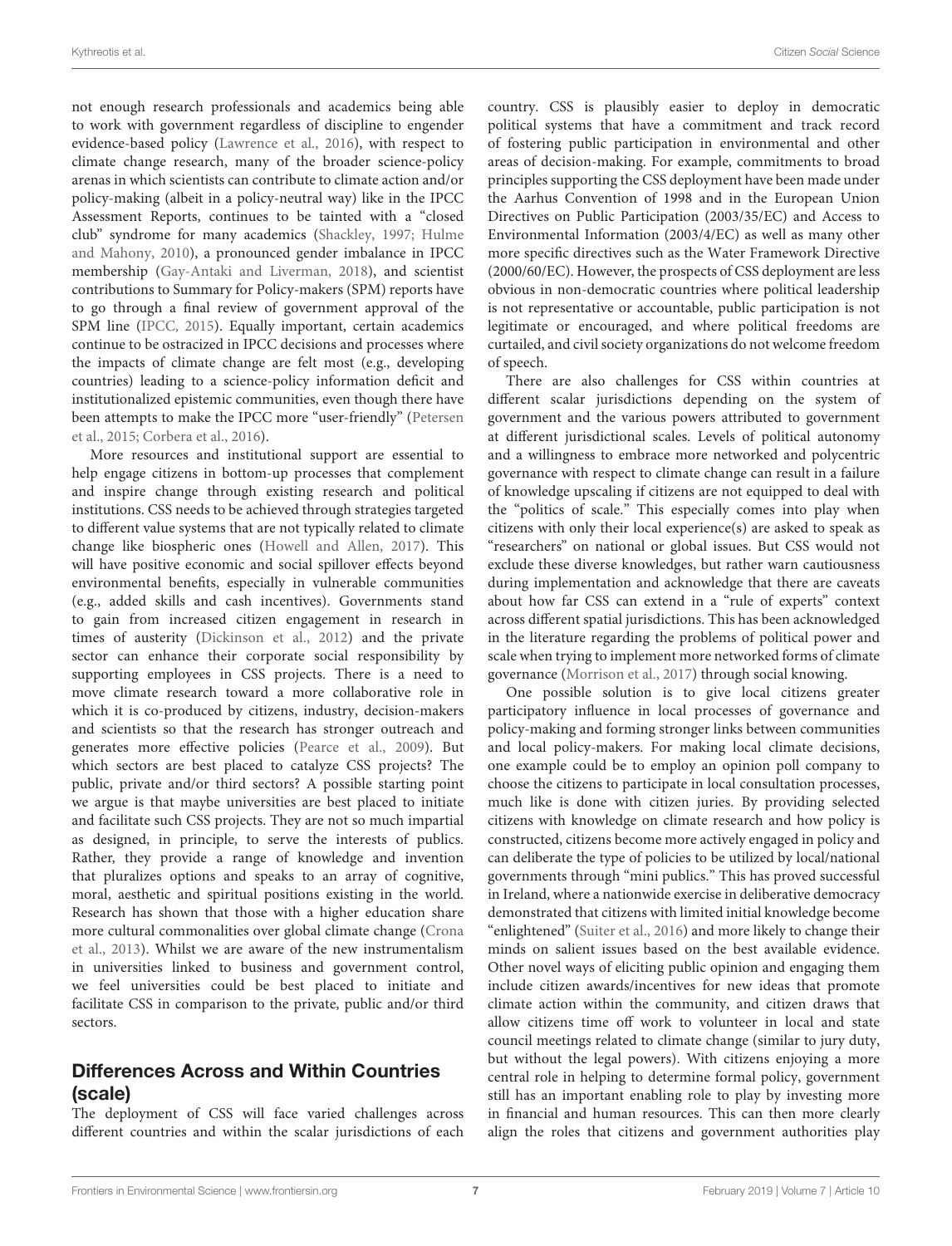in the policy process, promoting a more transparent bottomup approach to climate-related co-planning issues [\(Mees et al.,](#page-11-40) [2017\)](#page-11-40). This further bridges the gap between how climate change is governed by citizens, governments and the market across international, national and local jurisdictions. Particularly at the local scale though**,** CSS could provide more active engagement by bringing citizens into the pre-consultation phase during policy development, rather than citizens just being used in a tokenistic way within the initial stages of policy planning by governments.

#### **CONCLUSION**

This paper has examined how CSS can offer a fruitful way of contributing to more integrative and effective climate action and policy that moves beyond the traditional science-policy model. We have discussed a framework for CSS followed by potential barriers and solutions. With respect to the barriers mentioned above, a sub-set of citizens and policy-makers across the board will have to work hard to create arenas where existing power asymmetries can be suspended through institutions, venues and gatherings that permit a rough "communicative equality."

We argue that the barriers to CSS are not insurmountable and CSS can truly catalyze transformative change if citizens and policy-makers can become more aligned through processes of social knowing, especially at the local scale. By breaking down the tension between expertise and lay knowledge, experts and citizens can collaboratively explore alternative social contexts outside of

#### REFERENCES

- <span id="page-9-2"></span>Abbott, K. W. (2017). Orchestration : strategic ordering in polycentric climate governance. SSRN Electron. J. [30. doi: 10.13140/RG.2.2.10435.](https://doi.org/10.13140/RG.2.2.10435.60962) 60962
- <span id="page-9-16"></span>Alston, M. (2014). Gender mainstreaming and climate change. Womens Stud. Int. Forum 47, 287–294. doi: [10.1016/j.wsif.2013.01.016](https://doi.org/10.1016/j.wsif.2013.01.016)
- <span id="page-9-10"></span>Anderson, K. (2015). Duality in climate science. Nat. Geosci. 8, 898–900. doi: [10.1038/ngeo2559](https://doi.org/10.1038/ngeo2559)
- <span id="page-9-3"></span>Bäckstrand, K., and Lövbrand, E. (2016). The road to paris: contending climate governance discourses in the post-copenhagen era. J. Environ. Policy Plan. 1–19. doi: [10.1080/1523908X.2016.1150777](https://doi.org/10.1080/1523908X.2016.1150777)
- <span id="page-9-12"></span>Bartlett, C., Marshall, M., and Marshall, A. (2012). Two-Eyed Seeing and other lessons learned within a co-learning journey of bringing together indigenous and mainstream knowledges and ways of knowing. J. Environ. Stud. Sci. 2, 331–340. doi: [10.1007/s13412-012-0086-8](https://doi.org/10.1007/s13412-012-0086-8)
- <span id="page-9-9"></span>Bedsted, B., Mathieu, Y., and Leyrit, C. (2015). World Wide Views on Climate and Energy. Available online at: [http://climateandenergy.wwviews.org/wp-content/](http://climateandenergy.wwviews.org/wp-content/uploads/2015/09/WWviews-Result-Report_english_low.pdf) [uploads/2015/09/WWviews-Result-Report\\_english\\_low.pdf.](http://climateandenergy.wwviews.org/wp-content/uploads/2015/09/WWviews-Result-Report_english_low.pdf)
- <span id="page-9-0"></span>Beniston, M. (2013). Grand challenges in climate research. Front. Environ. Sci. 1:1. doi: [10.3389/fenvs.2013.00001](https://doi.org/10.3389/fenvs.2013.00001)
- <span id="page-9-5"></span>Bernauer, T., and McGrath, L. F. (2016). Simple reframing unlikely to boost public support for climate policy. Nat. Clim. Chang 6, 680–683. doi: [10.1038/nclimate2948](https://doi.org/10.1038/nclimate2948)
- <span id="page-9-21"></span>Blue, G. (2015). Public deliberation with climate change: opening up or closing down policy options? Rev. Eur. Comp. Int. Environ. Law 24, 152–159. doi: [10.1111/reel.12122](https://doi.org/10.1111/reel.12122)
- <span id="page-9-8"></span>Bonney, R., Shirk, J. L., Phillips, T. B., Wiggins, A., Ballard, H. L., Miller-Rushing, A. J., et al. (2014). Citizen science. Next steps for citizen science. Science 343, 1436–1437. doi: [10.1126/science.1251554](https://doi.org/10.1126/science.1251554)
- <span id="page-9-4"></span>Bremer, S., and Meisch, S. (2017). Co-production in climate change research: reviewing different perspectives. Wiley Interdiscip. Rev. Clim. Chang 8:e482. doi: [10.1002/wcc.482](https://doi.org/10.1002/wcc.482)

traditional science [\(Blue, 2015\)](#page-9-21). This could then catalyze the coproduction of alternative policies between citizens, scientists and policy-makers that address emerging climate issues in specific communities. Bridging citizens, scientists and governments through a CSS narrative framework that increases recognition of human qualities and needs would help reconfigure formal climate policy-making through the democratic systems already in place. Taking this transformative pathway places greater responsibility for tackling climate change in the hands of citizens, consistent with the principles of democratic governance and democratic legitimacy. However, governments, the private sector, the IPCC, and the UNFCCC still have critically important roles in helping facilitate this citizen transformation.

## AUTHOR CONTRIBUTIONS

AK initiated the core idea of citizen social science and led in writing the paper with extensive development and input from CM-P, TM, NC, LW, AC, JP, CC, and BM. All authors contributed to the theoretical and conceptual development of the paper.

## FUNDING

AK thanks the Regional Studies Association for an early career research grant that initiated the development of the idea of Citizen Social Science. CM-P was supported by a Mitacs Elevate Fellowship funded by Ducks Unlimited, the Global Institute of Water Security, and Environment and Climate Change Canada.

- <span id="page-9-15"></span>Brügger, A., Morton, T. A., and Dessai, S. (2015). Hand in hand: public endorsement of climate change mitigation and adaptation. PLoS ONE 10:e0124843. doi: [10.1371/journal.pone.0124843](https://doi.org/10.1371/journal.pone.0124843)
- <span id="page-9-18"></span>Burgess, H. K., DeBey, L. B., Froehlich, H. E., Schmidt, N., Theobald, E. J., Ettinger, A. K., et al. (2017). The science of citizen science: exploring barriers to use as a primary research tool. Biol. Conserv. 208, 113–120. doi: [10.1016/J.BIOCON.2016.05.014](https://doi.org/10.1016/J.BIOCON.2016.05.014)
- <span id="page-9-7"></span>Carvalho, A., Pinto-Coelho, Z., and Seixas, E. (2016). Listening to the public– enacting power: citizen access, standing and influence in public participation discourses. J. Environ. Policy Plan. 1–19. doi: [10.1080/1523908X.2016.1149772](https://doi.org/10.1080/1523908X.2016.1149772)
- <span id="page-9-1"></span>Carvalho, A., van Wessel, M., and Maeseele, P. (2017). Communication practices and political engagement with climate change: a research agenda. Environ. Commun. 11, 122–135. doi: [10.1080/17524032.2016.1241815](https://doi.org/10.1080/17524032.2016.1241815)
- <span id="page-9-11"></span>Castree, N., Adams, W. M., Barry, J., Brockington, D., Büscher, B., Corbera, E., et al. (2014). Changing the intellectual climate. Nat. Clim. Chang 4, 763–768. doi: [10.1038/nclimate2339](https://doi.org/10.1038/nclimate2339)
- <span id="page-9-17"></span>Climate Knowledge Brokers (2017). What is the CKB Group? Available online at:<http://www.climateknowledgebrokers.net/what-is-ckb/> (Accessed Nov 10, 2017).
- <span id="page-9-19"></span>Corbera, E., Calvet-Mir, L., Hughes, H., and Paterson, M. (2016). Patterns of authorship in the IPCC Working Group III report. Nat. Clim. Chang 6, 94–99. doi: [10.1038/nclimate2782](https://doi.org/10.1038/nclimate2782)
- <span id="page-9-6"></span>Corner, A., Whitmarsh, L., and Xenias, D. (2012). Uncertainty, scepticism and attitudes towards climate change: biased assimilation and attitude polarisation. Clim. Change 114, 463–478. doi: [10.1007/s10584-012-0424-6](https://doi.org/10.1007/s10584-012-0424-6)
- <span id="page-9-20"></span>Crona, B., Wutich, A., Brewis, A., and Gartin, M. (2013). Perceptions of climate change: linking local and global perceptions through a cultural knowledge approach. Clim. Change 119, 519–531. doi: [10.1007/s10584-013-0708-5](https://doi.org/10.1007/s10584-013-0708-5)
- <span id="page-9-13"></span>Darby, S. (2006). Social learning and public policy: Lessons from an energy-conscious village. Energy Policy 34, 2929–2940. doi: [10.1016/j.enpol.2005.04.013](https://doi.org/10.1016/j.enpol.2005.04.013)
- <span id="page-9-14"></span>Devine-Wright, P. (2013). Think global, act local? The relevance of place attachments and place identities in a climate changed world.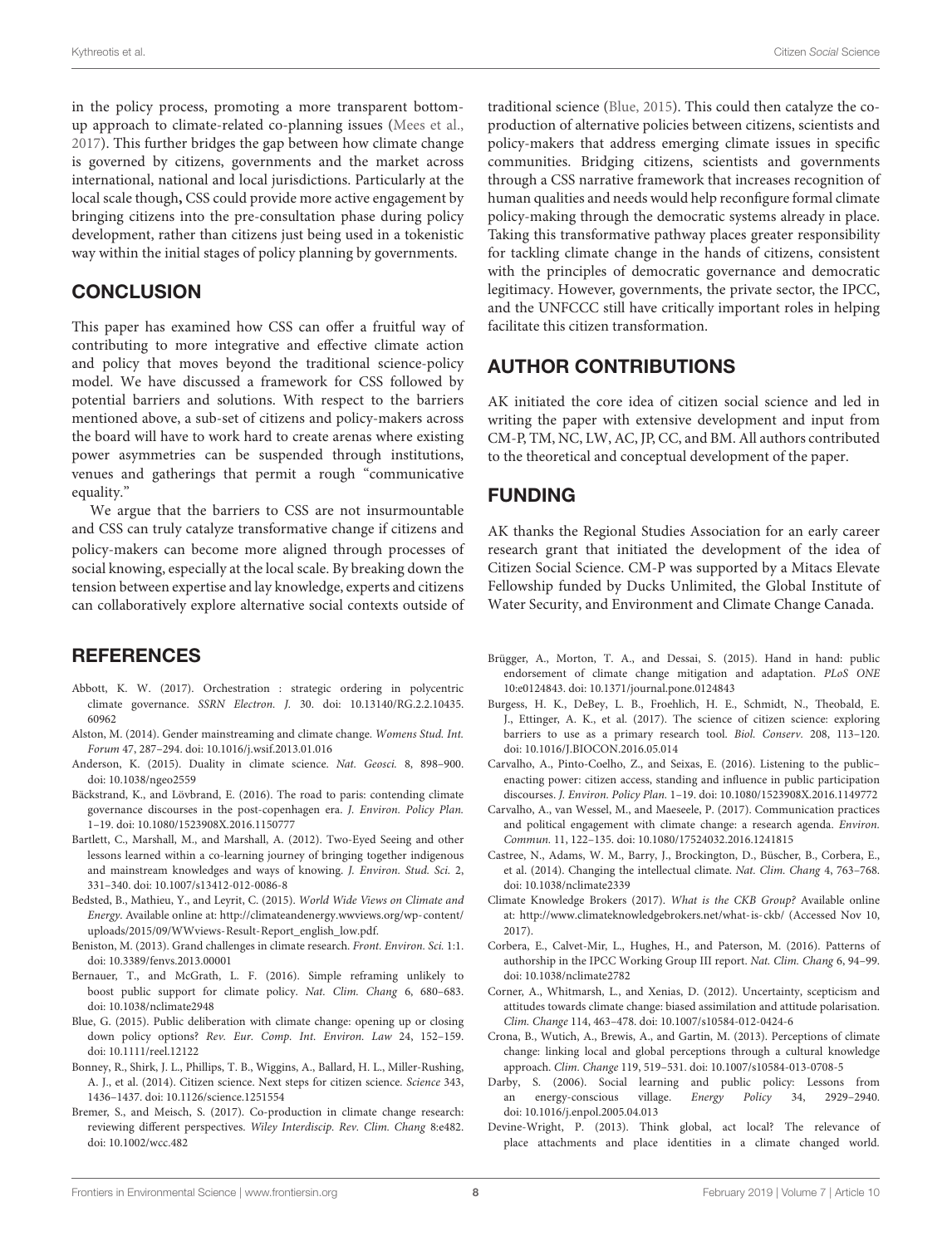Glob. Environ. Chang. [23, 61–69. doi: 10.1016/j.gloenvcha.2012.](https://doi.org/10.1016/j.gloenvcha.2012.08.003) 08.003

- <span id="page-10-43"></span>Dickinson, J. L., Shirk, J., Bonter, D., Bonney, R., Crain, R. L., Martin, J., et al. (2012). The current state of citizen science as a tool for ecological research and public engagement. Front. Ecol. Environ. 10, 291–297. doi: [10.1890/110236](https://doi.org/10.1890/110236)
- <span id="page-10-12"></span>Dodman, D., and Mitlin, D. (2013). Challenges for community-based adaptation: discovering the potential for transformation. J. Int. Dev. 25, 640–659. doi: [10.1002/jid.1772](https://doi.org/10.1002/jid.1772)
- <span id="page-10-37"></span>Dunlap, R. E., and McCright, A. M. (2015). "Challenging climate change: the denial countermovement," in Climate Change and Society: Sociological Perspectives, eds R. E. Dunlap and R. J. Brulle (New York, NY: Oxford University Press), 480.
- <span id="page-10-36"></span>Editorial (2015). Rise of the citizen scientist. Nature 524, 265. doi: [10.1038/524265a](https://doi.org/10.1038/524265a)
- <span id="page-10-9"></span>Editorial, N. (2018). The best research is produced when researchers and communities work together. Nature 562, 7–7. doi: [10.1038/d41586-018-06855-7](https://doi.org/10.1038/d41586-018-06855-7)
- <span id="page-10-21"></span>Fischer, F. (1993). Citizen participation and the democratization of policy expertise: from theoretical inquiry to practical cases. Policy Sci. 26, 165–187. doi: [10.1007/BF00999715](https://doi.org/10.1007/BF00999715)
- <span id="page-10-34"></span>Ford, J., Maillet, M., Pouliot, V., Meredith, T., Cavanaugh, A., Lwasa, S., et al. (2016c). Adaptation and indigenous peoples in the United Nations Framework Convention on Climate Change. Clim. Change 139, 429–443. doi: [10.1007/s10584-016-1820-0](https://doi.org/10.1007/s10584-016-1820-0)
- <span id="page-10-32"></span>Ford, J. D., Berrang-Ford, L., King, M., and Furgal, C. (2010). Vulnerability of Aboriginal health systems in Canada to climate change. Glob. Environ. Chang. 20, 668–680. doi: [10.1016/j.gloenvcha.2010.05.003](https://doi.org/10.1016/j.gloenvcha.2010.05.003)
- <span id="page-10-33"></span>Ford, J. D., Cameron, L., Rubis, J., Maillet, M., Nakashima, D., Willox, A. C., et al. (2016a). Including indigenous knowledge and experience in IPCC assessment reports. Nat. Clim. Chang 6, 349–353. doi: [10.1038/nclimate2954](https://doi.org/10.1038/nclimate2954)
- <span id="page-10-24"></span>Ford, J. D., Tilleard, S. E., Berrang-Ford, L., Araos, M., Biesbroek, R., Lesnikowski, A. C., et al. (2016b). Opinion: big data has big potential for applications to climate change adaptation. Proc. Natl. Acad. Sci. U.S.A. 113, 10729–10732. doi: [10.1073/pnas.1614023113](https://doi.org/10.1073/pnas.1614023113)
- <span id="page-10-35"></span>Gay-Antaki, M., and Liverman, D. (2018). Climate for women in climate science: women scientists and the intergovernmental panel on climate change. Proc. Natl. Acad. Sci. U.S.A. 115, 201710271. doi: [10.1073/pnas.1710271115](https://doi.org/10.1073/pnas.1710271115)
- <span id="page-10-11"></span>Gillard, R., Gouldson, A., Paavola, J., and Van Alstine, J. (2016). Transformational responses to climate change: beyond a systems perspective of social change in mitigation and adaptation. Wiley Interdiscip. Rev. Clim. Chang 7, 251–265. doi: [10.1002/wcc.384](https://doi.org/10.1002/wcc.384)
- <span id="page-10-31"></span>Green, D., King, U., and Morrison, J. (2009). Disproportionate burdens: the multidimensional impacts of climate change on the health of Indigenous Australians. Med. J. Aust. 190, 4–5. doi: [10.5694/j.1326-5377.2009.tb02250.x](https://doi.org/10.5694/j.1326-5377.2009.tb02250.x)
- <span id="page-10-3"></span>Groulx, M., Brisbois, M. C., Lemieux, C. J., Winegardner, A., and Fishback, L. A. (2017). A role for nature-based citizen science in promoting individual and collective climate change action? A Systematic Review of Learning Outcomes. Sci. Commun. 39, 45–76. doi: [10.1177/1075547016688324](https://doi.org/10.1177/1075547016688324)
- <span id="page-10-19"></span>Haas, P. M. (1992). Introduction: epistemic communities and international policy coordination. Int. Organ. 46, 1. doi: [10.1017/S0020818300001442](https://doi.org/10.1017/S0020818300001442)
- <span id="page-10-30"></span>Halton, M. (2018). Climate Change "impacts Women More Than Men"-BBC News. Available online at:<http://www.bbc.com/news/science-environment-43294221> (Accessed Mar 10, 2018).
- <span id="page-10-6"></span>Hoffert, M. I., Caldeira, K., Benford, G., Criswell, D. R., Green, C., Herzog, H., et al. (2002). Advanced technology paths to global climate stability: energy for a greenhouse planet. Science 298, 981–987. doi: [10.1126/science.1072357](https://doi.org/10.1126/science.1072357)
- <span id="page-10-7"></span>Hoffmann, M. J. (2011). Climate Governance at the Crossroads: Experimenting With a Global Response After Kyoto. Oxford: Oxford University Press. Available online atat: [https://books.google.com/books?hl=en&lr=&id=8sOnHfu69GgC&](https://books.google.com/books?hl=en&lr=&id=8sOnHfu69GgC&pgis=1) [pgis=1](https://books.google.com/books?hl=en&lr=&id=8sOnHfu69GgC&pgis=1) (Accessed May 17, 2016).
- <span id="page-10-17"></span>Hollin, G. J. S., and Pearce, W. (2015). Tension between scientific certainty and meaning complicates communication of IPCC reports. Nat. Clim. Chang 5, 753–756. doi: [10.1038/nclimate2672](https://doi.org/10.1038/nclimate2672)
- <span id="page-10-26"></span>Hoppner, C., and Whitmarsh, L. (2010). "Public engagement in climate action: policy and public expectations," in Engaging the Public with Climate Change: Behaviour Change and Communication, eds L. Whitmarsh, S. O'Neill, and I. Lorenzoni (London: Earthscan), 47–65.
- <span id="page-10-10"></span>Howarth, C., Morse-Jones, S., Brooks, K., and Kythreotis, A. (2018). Co-producing UK climate change adaptation policy: an analysis of the 2012 and 2017 UK Climate Change Risk Assessments. Environ. Sci. Policy 89, 412–420. doi: [10.1016/j.envsci.2018.09.010](https://doi.org/10.1016/j.envsci.2018.09.010)
- <span id="page-10-25"></span>Howden, S. M., Soussana, J.-F., Tubiello, F. N., Chhetri, N., Dunlop, M., and Meinke, H. (2007). Adapting agriculture to climate change. Proc. Natl. Acad. Sci.U.S.A. 104, 19691–19696. doi: [10.1073/pnas.0701890104](https://doi.org/10.1073/pnas.0701890104)
- <span id="page-10-42"></span>Howell, R., and Allen, S. (2017). People and planet: values, motivations and formative influences of individuals acting to mitigate climate change. Environ. Values 26, 131–155. doi: [10.3197/096327117X14847335385436](https://doi.org/10.3197/096327117X14847335385436)
- <span id="page-10-28"></span>Howell, R., Capstick, S., and Whitmarsh, L. (2016). Impacts of adaptation and responsibility framings on attitudes towards climate change mitigation. Clim. Change 136, 445–461. doi: [10.1007/s10584-016-1627-z](https://doi.org/10.1007/s10584-016-1627-z)
- <span id="page-10-16"></span>Huggel, C., Scheel, M., Albrecht, F., Andres, N., Calanca, P., Jurt, C., et al. (2015). A framework for the science contribution in climate adaptation: experiences from science-policy processes in the Andes. Environ. Sci. Policy 47, 80–94. doi: [10.1016/j.envsci.2014.11.007](https://doi.org/10.1016/j.envsci.2014.11.007)
- <span id="page-10-40"></span>Hulme, M., and Mahony, M. (2010). Climate change: What do we know about the IPCC? Prog. Phys. Geogr. 34, 705–718. doi: [10.1177/0309133310373719](https://doi.org/10.1177/0309133310373719)
- <span id="page-10-29"></span>IPCC (2014). "Climate Change 2014: Impacts, Adaptation, and Vulnerability," in Part A: Global and Sectoral Aspects. Contribution of Working Group II to the Fifth Assessment Report of the Intergovernmental Panel on Climate Change (Cambridge, UK; New York, NY).
- <span id="page-10-41"></span>IPCC (2015). IPCC Factsheet: How Does the IPCC Review Process Work? Available online at: [https://www.ipcc.ch/site/assets/uploads/sites/2/2018/07/](https://www.ipcc.ch/site/assets/uploads/sites/2/2018/07/sr15_headline_statements.pdf) [sr15\\_headline\\_statements.pdf](https://www.ipcc.ch/site/assets/uploads/sites/2/2018/07/sr15_headline_statements.pdf) (Accessed Jan 31, 2018)
- <span id="page-10-20"></span>Irwin, A. (1995). Citizen Science : A Study Of People, Expertise, and Sustainable Development. London; New York, NY: Routledge.
- <span id="page-10-4"></span>Jasanoff, S. (2003). Technologies of humility: citizen participation in governing science. Minerva 41, 223–244. doi: [10.1023/A:1025557512320](https://doi.org/10.1023/A:1025557512320)
- <span id="page-10-15"></span>Jasanoff, S., and Wynne, B. (1998). "Science and decisionmaking. Human choice and climate change," in Human Choice and Climate Change 1: The Societal Framework, eds S. Rayner and E. L. Malone (Colombus, OH: Batelle Press), 1–87.
- <span id="page-10-14"></span>Jordan, A. J., Huitema, D., Hildén, M., van Asselt, H., Rayner, T. J., Schoenefeld, J., et al. (2015). Emergence of polycentric climate governance and its future prospects. Nat. Clim. Chang 5, 977–982. doi: [10.1038/nclimate2725](https://doi.org/10.1038/nclimate2725)
- <span id="page-10-38"></span>Karl, T. R., and Trenberth, K. E. (2003). Modern global climate change. Science 302, 1719–1723. doi: [10.1126/science.1090228](https://doi.org/10.1126/science.1090228)
- <span id="page-10-18"></span>Kettle, N. P., Trainor, S. F., and Loring, P. A. (2017). Conceptualizing the sciencepractice interface: lessons from a collaborative network on the front-line of climate change. Front. Environ. Sci. 5:33. doi: [10.3389/fenvs.2017.00033](https://doi.org/10.3389/fenvs.2017.00033)
- <span id="page-10-5"></span>Kinley, R. (2017). Climate change after Paris: from turning point to transformation. Climate Policy 17, 9–15. doi: [10.1080/14693062.2016.1191009](https://doi.org/10.1080/14693062.2016.1191009)
- <span id="page-10-8"></span>Kirchhoff, C. J., Carmen Lemos, M., and Dessai, S. (2013). Actionable knowledge for environmental decision making: broadening the usability of climate science. Annu. Rev. Environ. Resour. 38, 393–414. doi: [10.1146/annurev-environ-022112-112828](https://doi.org/10.1146/annurev-environ-022112-112828)
- <span id="page-10-27"></span>Koletsou, A., and Mancy, R. (2012). Which efficacy constructs for large-scale social dilemma problems? Individual and collective forms of/nefficacy and outcome expectancies in the context of climate change mitigation. Risk Manag. Spec. issue'Risk, Environ. Sustain. 13, 184–208. doi: [10.2307/41407073](https://doi.org/10.2307/41407073)
- <span id="page-10-1"></span>Kuyper, J. W., Linnér, B. O., and Schroeder, H. (2018). Non-state actors in hybrid global climate governance: justice, legitimacy, and effectiveness in a post-Paris era. Wiley Interdiscip. Rev. Clim. Chang. 9:e497. doi: [10.1002/wcc.497](https://doi.org/10.1002/wcc.497)
- <span id="page-10-2"></span>Kythreotis, A. (2012). Progress in global climate change politics? Reasserting national state territoriality in a 'post-political' world. Prog. Hum. Geogr. 36, 457–474. doi: [10.1177/0309132511427961](https://doi.org/10.1177/0309132511427961)
- <span id="page-10-13"></span>Kythreotis, A. (2015). Carbon pledges: alliances and ambitions. Nat. Clim. Chang. 5, 806–807. doi: [10.1038/nclimate2764](https://doi.org/10.1038/nclimate2764)
- <span id="page-10-22"></span>Lahoz, W. A., and Schneider, P. (2014). Data assimilation: making sense of earth observation. Front. Environ. Sci. 2:16. doi: [10.3389/fenvs.2014.00016](https://doi.org/10.3389/fenvs.2014.00016)
- <span id="page-10-23"></span>Larsen, K., and Gunnarsson-Östling, U. (2009). Climate change scenarios and citizen-participation: Mitigation and adaptation perspectives in constructing sustainable futures. Habitat Int. 33, 260–266. doi: [10.1016/j.habitatint.2008.10.007](https://doi.org/10.1016/j.habitatint.2008.10.007)
- <span id="page-10-0"></span>Lassen, I., Horsbøl, A., Bonnen, K., and Pedersen, A. G. J. (2011). Climate change discourses and citizen participation: a case study of the discursive construction of citizenship in two public events. Environ. Commun. 5, 411–427. doi: [10.1080/17524032.2011.610809](https://doi.org/10.1080/17524032.2011.610809)
- <span id="page-10-39"></span>Lawrence, N., Chambers, G., Morrison, S., O'Grady, G., Chambers, C., and Kythreotis, A. (2016). The evidence information service as a new platform for supporting evidence-based policy: a consultation of UK parliamentarians. Evid. Policy 13, 275–316. doi: [10.1332/174426416X14643531912169](https://doi.org/10.1332/174426416X14643531912169)